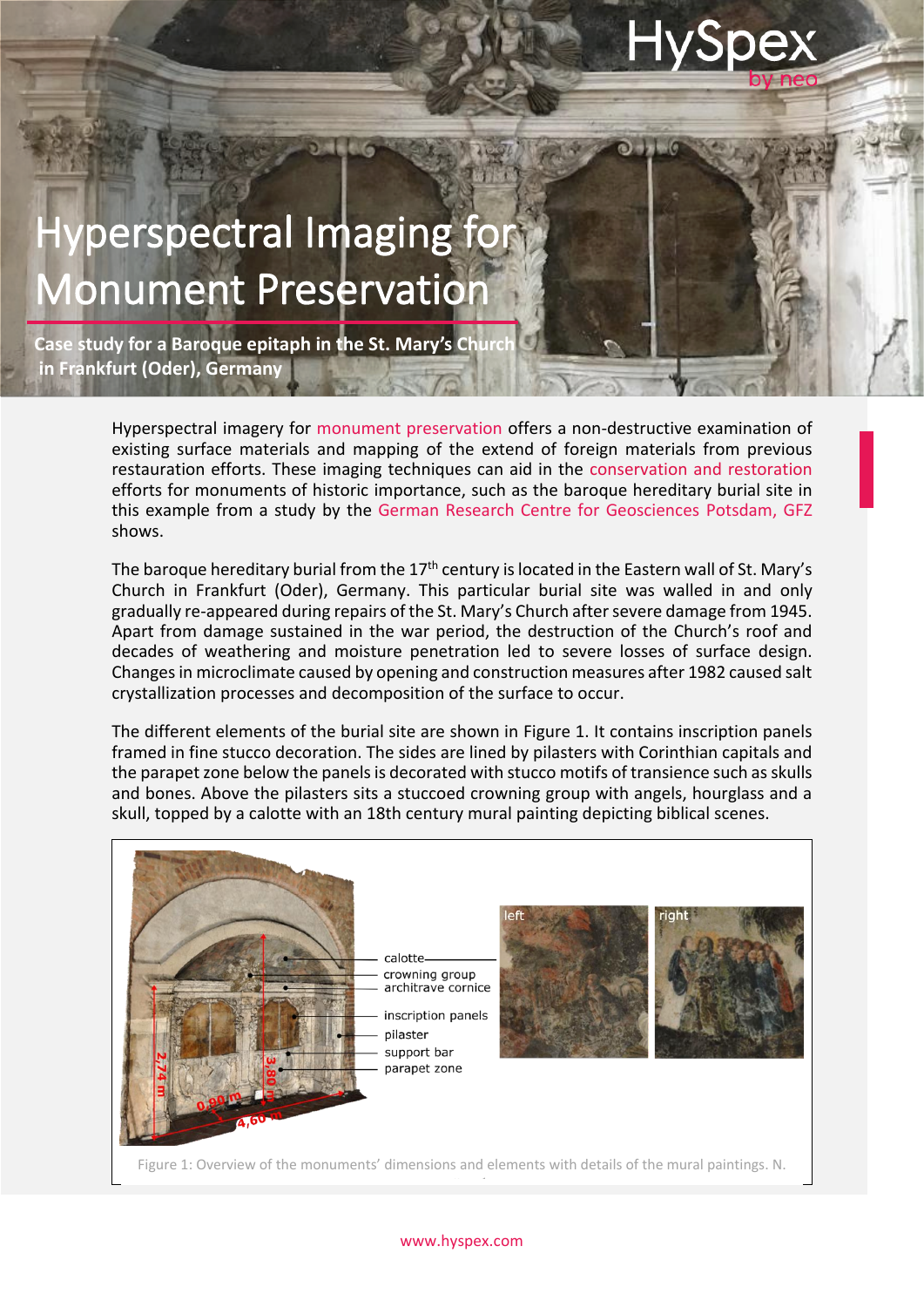The first conservation and restoration measures were carried out in 1983. Restorative measures included various adhesives, backfilling of hollowed out plaster, acrylate dispersions to fill defects in various aggregates and glass-fiber-reinforced epoxy resin to repair metal defects. <sup>2</sup> Different approaches to qualify these restauration measures and the overall state of the monument were tested in Köllner et al, 2021. <sup>1</sup> Two of them will be highlighted here.

The epitaph was scanned using cameras from the HySpex Classic and Mjolnir series operating in the VNIR (400-1000nm) and SWIR (970-2500nm) spectral regions with a spectral sampling of 3.3nm and 5.5nm, respectively. They were operated from a motorized moving stage, scanning line-by-line in a rotational manner (Fig. 2). Five construction spotlights totaling 5200W were distributed over the entire length of the site at a distance of 5m. Four gray reference plates of different reflectivity values were placed in the scene for reflectance retrieval. Distinguishable materials on the surface were also sampled with a point spectrometer and compiled into a reference spectral library. More details on the scanning and correction of the illumination can be found in Köllner et al, 2021.<sup>1</sup> The data analysis was performed by the GFZ hyperspectral geology group around Nicole Köllner in cooperation with the University of Applied Science Potsdam in the Department of Conservation and Restoration.





Figure 2: Setup of the HySpex hyperspectral cameras, lamps and showing the field of view and rotational movement of the cameras.<sup>1</sup> Image: N. Köllner

Figure 3. RGB representation of the PCA from components 1-5-8. 1 Image: N. Köllner

Initial information about the spectral differences of the building materials is provided by a principal component analysis (PCA). Fig. 3 shows the result as a color composite of the main components R: 1, G: 5 and B: 8 in the near to short wavelength infrared based on the co-registered HySpex data set. Identical colors within the image represent spectrally homogeneous surfaces. The high spectral variance of the stucco ornaments is particularly striking here. During the conservation measures between 1983 and 1985, the lime stucco ornamentation was restored, and the outcroppings were largely supplemented by hand.<sup>3</sup> Presumably, these differ spectrally from the original lime stucco.

Spatial distribution maps for minerals, mineral groups and moisture can be generated by isolating the respective, known absorption features and calculating their absorption band position and depth. Two different minerals are mapped in Figure 4. Calcite with an absorption feature around 2320-2340nm and gypsum with its diagnostic feature around 1751nm, 2200nm and 2270nm. The carbonate absorption feature was calculated over a larger spectral range as lime stucco may contain gypsum, aggregates and other binders in addition to carbonate components causing a shift in absorption feature position.